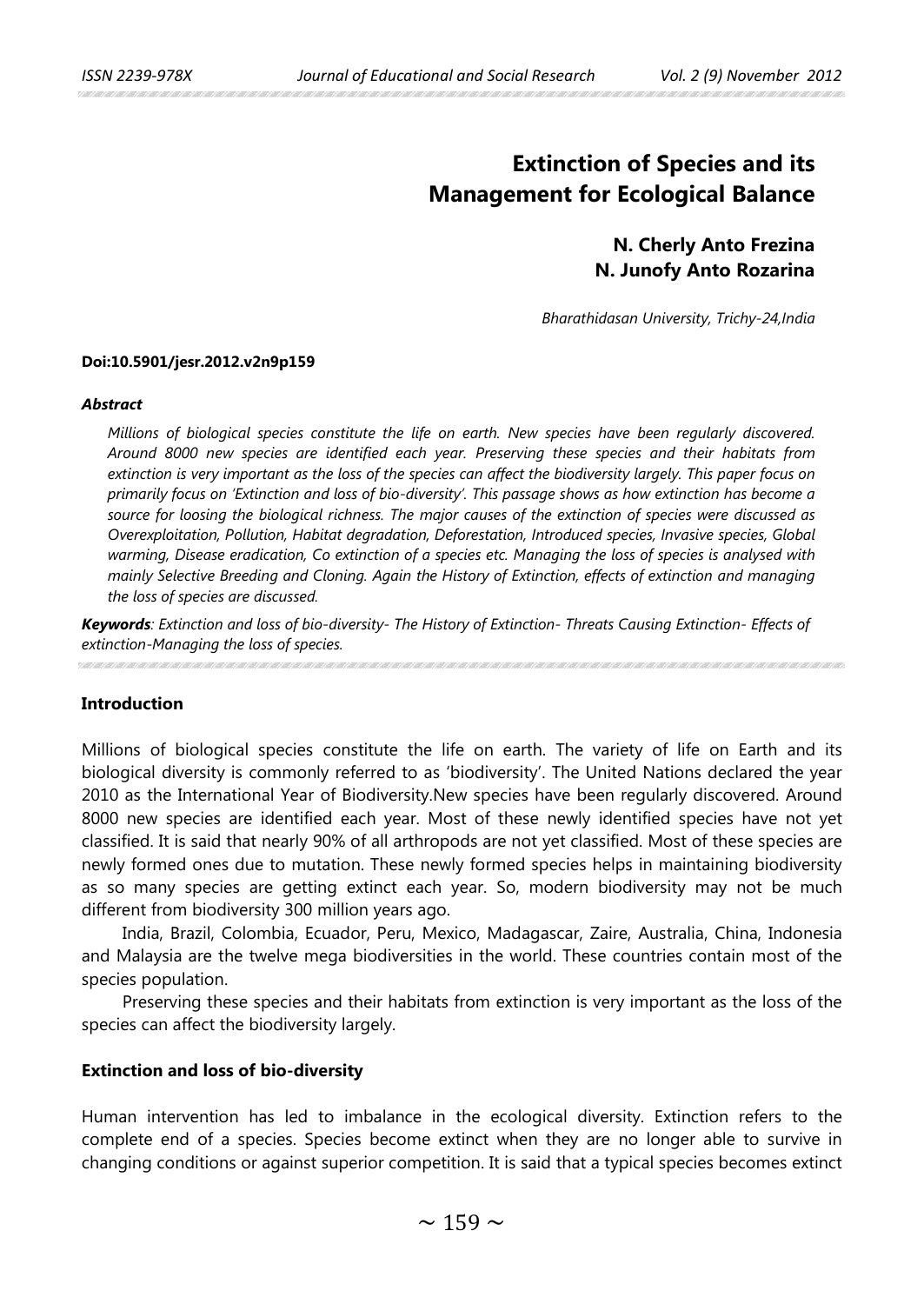within a million years of its first appearance. About 99.9% of all species that have ever lived are now extinct. Prior to dispersion of humans across the earth, extinction generally occurred at a continuous low rate. But now it is accelerated by human intervention. Now, around 140,000 species get extinct each year. This figure indicates unsustainable ecological practices, as only a small number of species evolve each year.

Biologist E. O. Wilson estimated that if current rates of human destruction of the biosphere continue, one half of all species of life on earth will be extinct by 2100. 30% of all natural species will be extinct by 2050. He further said that extinctions are occurring about 100 times higher than before.

## **The History of Extinction**

Bio-diversity, the result of 3.5 billion years of evolution, consisted of protozoan and single - celled organisms until 600 million years ago. The growth in the population of species during the starting of the Phanerozoic (540 million years ago) is very rapid. Over the last 100 million years, global diversity showed little overall trend, but was marked by massive losses of diversity classified as *mass extinction events*

The period since the emergence of humans has shown a steep reduction in biodiversity. This reduction is named the Holocene extinction. It is caused due to the destruction of the species' habitat.

The International Union for Conservation of Nature (IUCN) says that there has been at least *five mass extinctions* in the history of life on earth, and four in the last 3.5 billion years in which many species have disappeared in a relatively short period time<sup>[1](#page-1-0)</sup>.

The Cretaceous–Tertiary extinction event which took place 65 million years is known to have wiped out the non-avian dinosaurs, among many other species. A massive eruptive event is considered to be the cause of the "Great Dying" about 250 million years ago, which is estimated to have killed 90% of species existing at the time. The dinosaur extinction took place 65 million years ago wiping out most of the dinosaur species. The Permian extinction of 245 million years ago wiped out 96% of all marine species.

## **Threats Causing Extinction**

 $\ddot{\phantom{a}}$ 

The list of the causes that can contribute directly or indirectly to the extinction of a species is endless. Any species that is unable to survive or reproduce in its environment, and is also unable to move to a new environment where it can do so, dies out and becomes extinct. Extinction of a species may come suddenly a species loses out in competition for food to better adapted competitors.

Among many reasons, Humans contribute the maximum to extinction through over harvesting, habitat destruction, loss and fragmentation, over exploitation, Pollution, Invasive alien species, introduction of new predators and food competitors, over hunting, Co-extinction and other

<span id="page-1-0"></span><sup>&</sup>lt;sup>1</sup> Sahney. S and Benton. M.J.(2008), 'Recovery from the most profound mass extinction of all time'(PDF), Proceedings of the Royal Society: Biological 275(1636): 759-65. DOI: 10 1098/rspb.2007.1370.PMC 2596898. PMID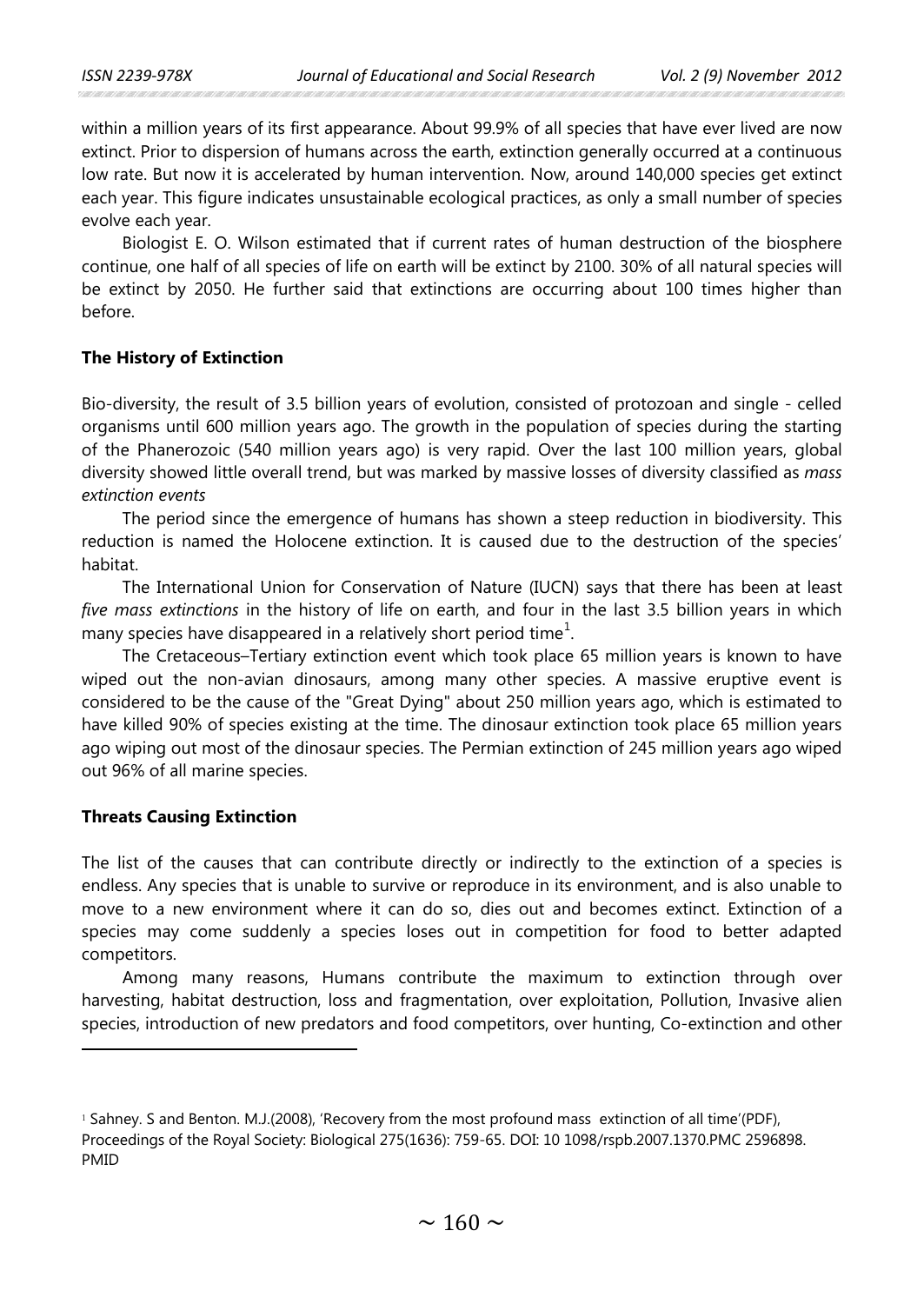influences. Explosive, unsustainable human population growth is an essential cause of the extinction crisis.

The major causes of the extinction of species are discussed below.

**Overexploitation** refers to the hunting which is done at a rate above the maximum sustainable yield. If the number of individuals that are hunted are higher than the number of individuals that will be born, the population will decline. About 25% of world fisheries are now overexploited.

**Pollution** destroys the purity of the biodiversity by making the habitats of species unfit. It is one of the major reasons for the mass death of many species. Pollution my also poison the species directly.

**Habitat degradation** is the main cause of species extinctions. Destruction of ocean floors by bottom trawling and pollution destroy the originality of the habitats. The degradation of a species' habitat may alter the fitness landscape to such an extent that the species is no longer able to survive and becomes extinct.

**Deforestation** is partially linked to the previous point. Increased human encroachment upon wild areas, increased resource extraction destroys the habitat of the species. Around half of the original forests have disappeared, and they are still being removed at the rate of 10% higher than any possible level of regrowth.

**Introduced species** are the next threat. Humans have been transporting animals and plants from one part of the world to another, sometimes deliberately and sometimes accidentally. *Invasive species* can affect native species directly by eating them, competing with them, and introducing pathogens or parasites that sicken them or degrade their habitat.

**Global warming** affects the ecosystem largely. The species which is not capable of adapting to the new climate gets extinct.

**Disease eradication** process has prompted humans to work towards the extinction of many species of viruses and bacteria.

**Co extinction of a species** is the loss of one species due to the extinction of another. The extinction of one species' wild population can often have knock-on effects, causing further extinctions. It is referred to as chains of extinction. If any one species is removed from the ecosystem, the cycle can break down, and the community may become dominated by a single species.

## **Effects of extinction**

Firstly, when an species becomes extinct, the food chain gets disrupted. This may affect the other organisms in the food chain and even lead to the extinction of other species. As discussed earlier, we call this 'the chains of extinction'.

Sometimes, due to disruption in ecosystem due to extinction, the nutrient cycles affected. In some ecosystems, single species may account for up to 50% of recycled nutrients. However, species that heavily recycle N are not always the same ones that recycle the most phosphorus. In some special cases, the surviving species may be able to compensate for lost species by increasing their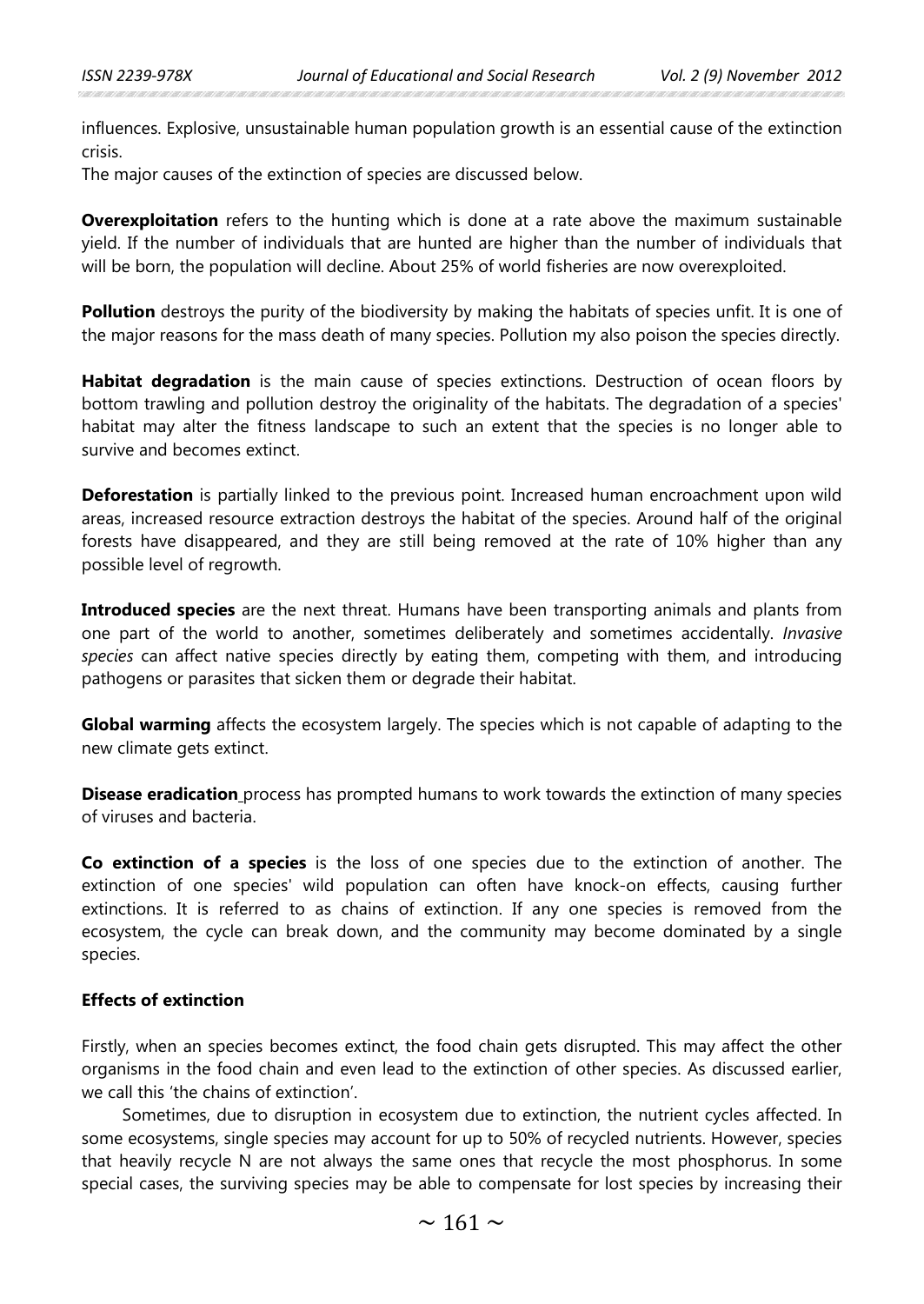roles in nutrient recycling.The Bio diversity is completely uprooted and the other species population will be greatly affected.

Extinction of many edible and medicinal species can be considered as a huge loss to humanity. Many such valuable herbs and animals have become extinct.

### **Managing the loss of species**

**Selective breeding** is a method used by scientists to create domestic animals with the characters they need. All the domestic animals have their wild ancestors. The wolf became the dog, the wild boar became the pig, the aurochs became the domestic cattle, the tarpan became the horse, etc. People bred the animals that had the characteristics that they needed. In this way, some of the wild ancestors have completely disappeared from earth, such as aurochs and the tarpans. In the selective breeding experiment, the scientists have tried to recreate the wild ancestors such as the aurochs and the tarpan. This can be done to bring back the wild breed of animal that has become extinct or is in the verge of becoming extinct.

**Cloning[2](#page-3-0)** is used to revive animals by using its DNA from the remains of an extinct species, through the process of cloning, the species can be "brought back to life". In order for such a program to succeed, a sufficient number of individuals will be cloned from the DNA of different individuals to create a viable population. Though bioethical and philosophical objections have been raised, the cloning of extinct creatures seems a viable outcome of the continuing advancements in science and technology.

Many times, some species are wrongly judged as extinct. About one-third of the mammals declared extinct have been rediscovered within few years.

Mostly, the loss of a species is compensated by another species. The substitute make up the absence of the extinct species.

For easy proliferation of the endangered species, the governments must set a higher bar for critically endangered species. The will prove helpful to the scientists involved in breeding.

Afforestation must be promoted. Though there is no substitute for undisturbed forests, we can try our best to create a close-to-natural habitat for the endangered species. When deforestation is checked and over fishing is stopped, most of the endangered species can be removed from that list.

## **Bibliography**

 $\overline{a}$ 

*A. Hallam and P. B. Wignall, Mass Extinctions and Their Aftermath (Dec 4, 1997)* 

*A. Hallam, Catastrophes and Lesser Calamities: The Causes of Mass Extinctions (Sep 1, 2005)* 

*Chopra K, Economic Aspect of Bio-Diversity Conservation, Micro and Macro Strategies for intervention, Singh, Sasthri, Mehtha and Uppal, WWF-India 571- 579*

*Ehrlich, Anne (1981). Extinction: The Causes and Consequences of the Disappearance of Species. Random House, New York. ISBN 0-394-51312-6.*

*Extinction: How Life on Earth Nearly Ended 250 Million Years Ago by Douglas H. Erwin (Apr 1, 2008)* 

*Finlayson,"The Humans Who Went Extinct: Why Neanderthals Died Out and We Survived," published by Oxford University Press. Copyright 2010 Dow Jones & Company, Inc.* 

<span id="page-3-0"></span><sup>2</sup> Nicholas wade (2008-11-19),'Regenerating a mammoth for \$10 Million, *The New York Times*.Retrieved 2010- 05-17, [www.nytimes.com/2008/11/20/science/20mammoth.html?\\_r=3](http://www.nytimes.com/2008/11/20/science/20mammoth.html?_r=3)